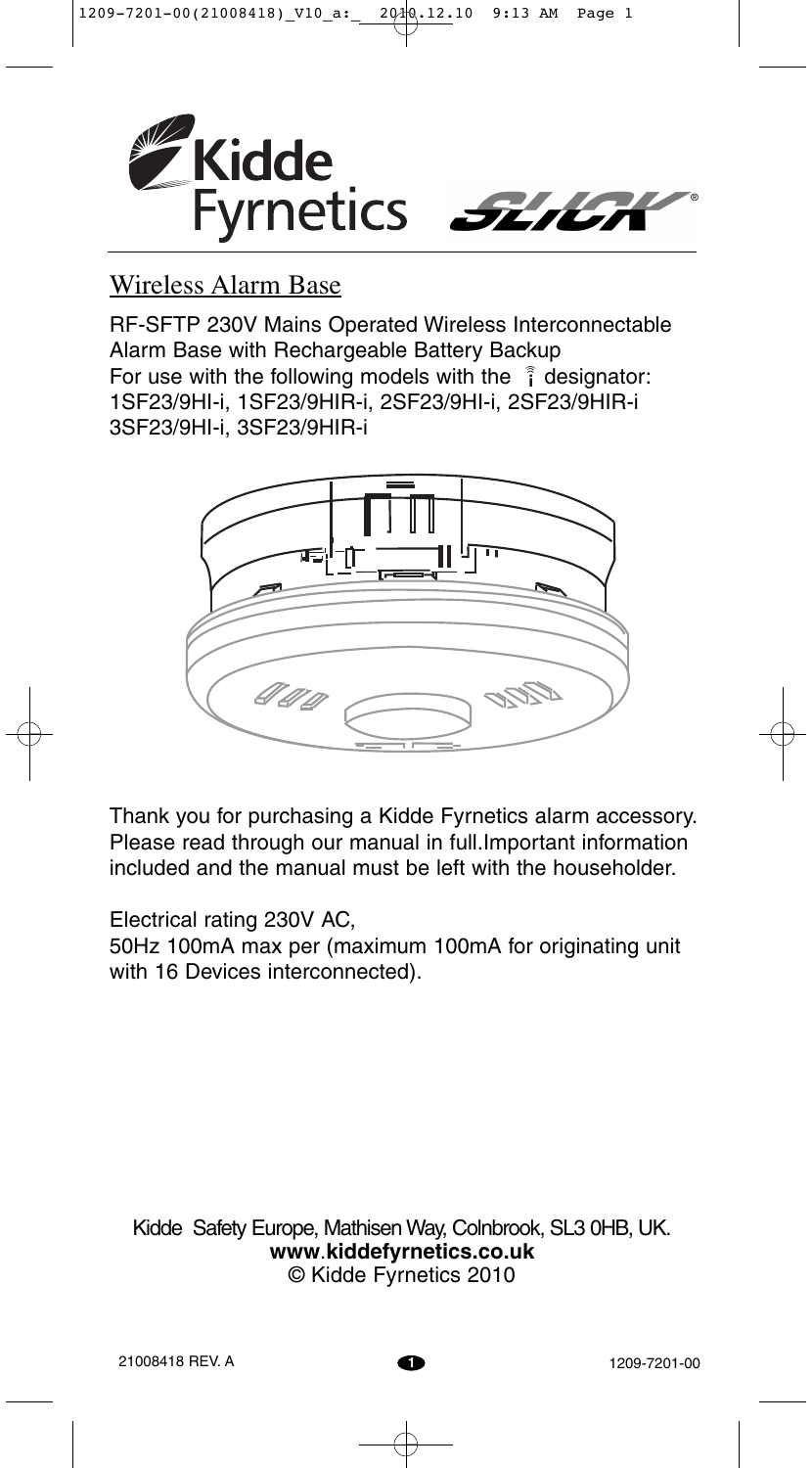## Introduction

The RF-SFTP wireless base can be fitted with Kidde Heat and Smoke Alarm models that have the  $\hat{i}$  designation following the model number.

Up to 15 wireless bases can be fitted in a system (see installers guide of alarm for limits of alarms).

The wireless base uses radio signals to interconnect alarms. When installed, if one unit alarms for an event it will communicate with the other alarms using radio communication. Remote test and hush functionality can also be added wirelessly using the KN-RTH-RF accessory

#### **Unit does not support carbon monoxide alarm signals**

The wireless base will not recognize a signal from an interconnected CO alarm. However, an interconnected CO alarm will not hinder the wireless base system. The wireless base will only receive and transmit smoke and heat alarm signals.

This wireless base is mains powered having a rechargeable battery system providing back up power for approximately 3 months on mains failure.

#### Installation Instructions – Introduction

This wireless base is designed for installation by a competent, qualified electrician, in accordance with the latest I.E.E. Regulations and complying with relevant building regulations.

- Read these instructions thoroughly before proceeding. People's lives depend on it.
- This manual is for use by qualified electricians.
- Wireless alarm base and attached alarms must be powered by a constant 230V AC, 50Hz supply that is not controlled by any form of switch. It is not suitable to be connected being controlled / supplied by a light dimmer circuit. Failure to comply with this directive may lead to product failure / overheating of components which is outside the terms of the guarantee.

#### **WARNING:**

This alarm cannot be operated from power derived from a square wave or modified sine wave inverter. These types of inverters are sometimes used to supply power to the structure in off grid installations, such as solar or wind derived power sources. These power sources produce high peak voltages that will damage the alarm.

Kidde recommends to connect alarms and bases to a dedicated circuit that is separately electrically protected. This helps minimise interference (EMI) on alarm interconnect line from CFL's, dimmers, LV transformers etc.

• This wireless base will not detect smoke or heat and must be installed in conjunction with the specified alarms. Only connect to the specified models of smoke or heat alarm. Do not connect to any other brand of alarm/auxilary device unless approved by Kidde.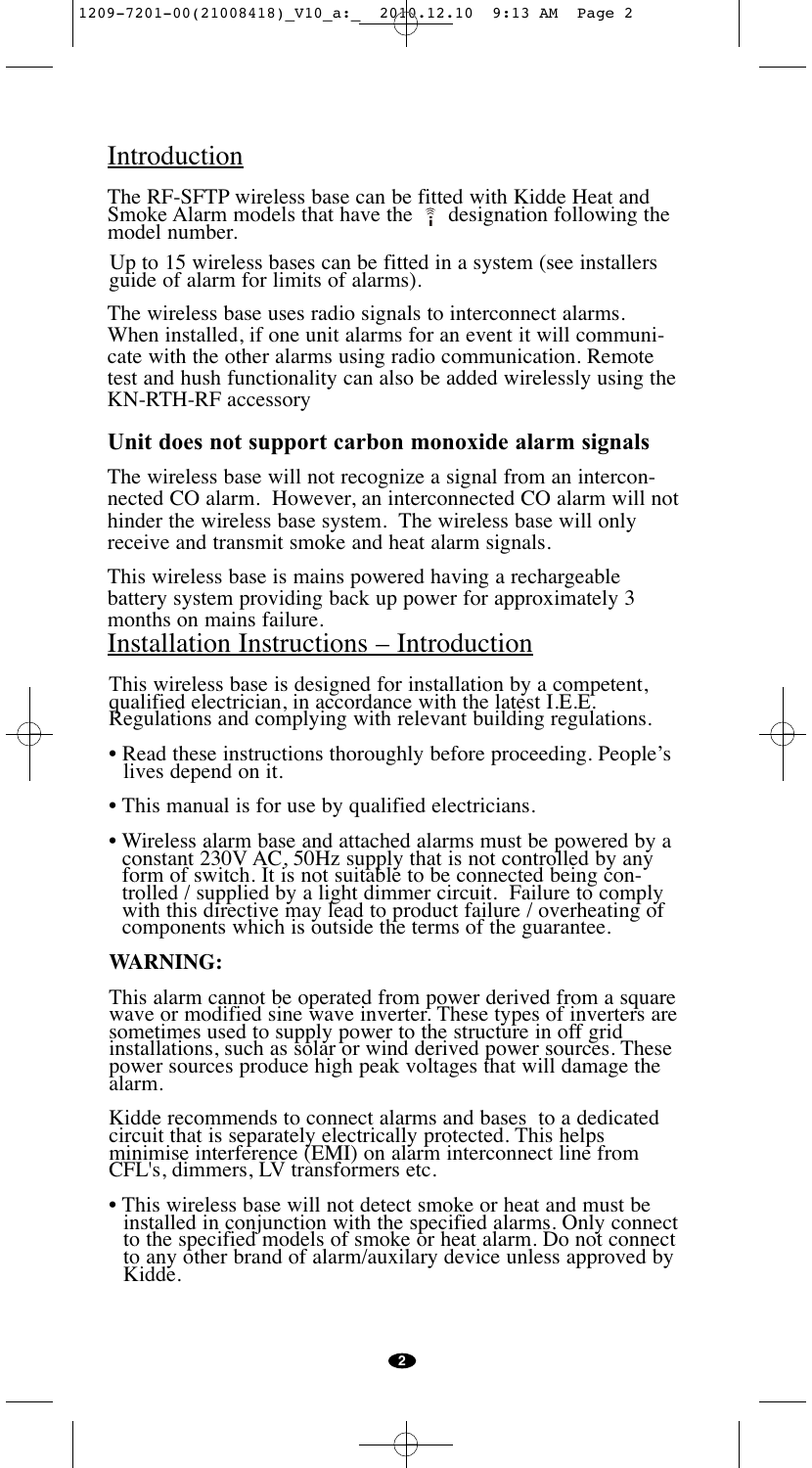• The earth terminal connection provided is for termination purposes only and is NOT electrically connected within the sealed alarm / base units.

#### **Danger – electrical shock hazard!**

Do NOT subject the alarm circuit to insulation resistance testing with the alarm / base units connected. Failing to do so will cause damage outside the terms of the guarantee provisions.

Never restore power supply until all alarms are completely installed, doing so before hand can cause serious injury.

Do not install in a dripping, water splashing, or very humid area.

## RF-SFTP Wireless Base Set – Up

- 1. The smoke alarms and wireless base should be positioned as recommended in the installation guides supplied with the alarms with special care to avoid possible causes of interference with the RF signal.(such other wireless products, electronic devices and large metal objects)
- 2. The installation method for the alarms and base is described in the smoke alarm installation manual for the alarms. All wiring connections are made via the under side; the wireless base is sealed and does not contain any user serviceable parts.
- 3. Mains alarms and the mains powered RF-SFTP wireless base are designed for installation by a competent, qualified electrician, in accordance with the latest I.E.E. Regulations and complying with relevant Building Regulations. Provide mains power to all units, with which the rechargeable battery is turned on for service.
	- When installing the base using trunking, do not attempt to break or knockout the sections out, use a tool to cut them and prevent damaging the base.



Figure 1. Side of Base with Alarm Attached

4. Verify that the power is on,the power is present when the amber and green LEDs are illuminated. Choose a unit in a central location as the master unit. This unit will enrol the other units(create a linked system) during the remaining process; the remaining units will then be remote units. Press the enrol button on the master unit until the amber LED turns off (takes approximately 5

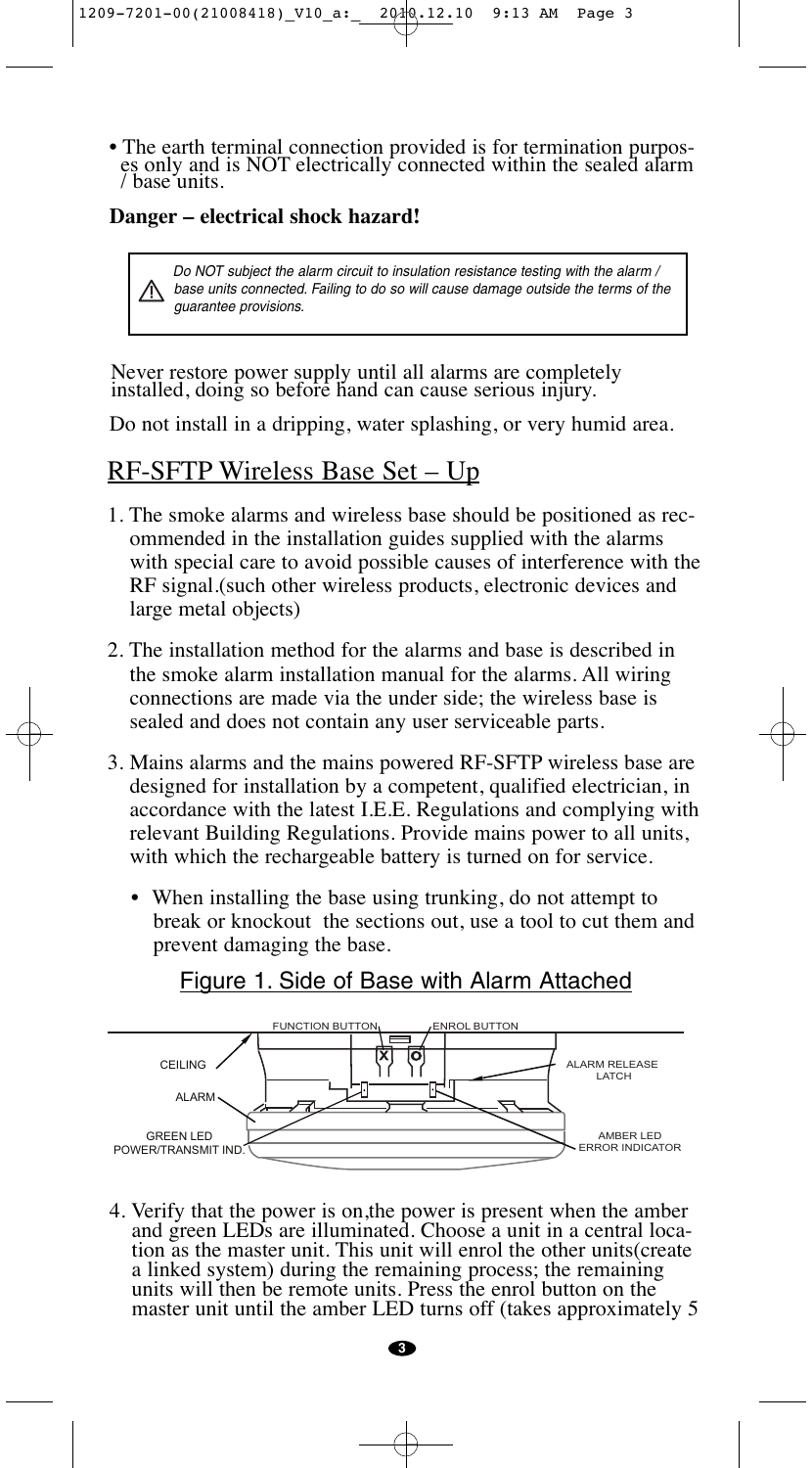seconds) and begins to flash on/off every 2 seconds with the green LED flashing every 4 seconds. (This indicates this unit is broadcasting as the MASTER unit). THIS UNIT IS NOW THE MASTER WIRELESS BASE

- 5. Go to the nearest unit (this will be a remote unit) and press and release the enrol button. The amber LED will flash  $-2$  seconds on and 2 seconds off (it may immediately start flashing 1-6 times if it catches a message from the master).When it has received an invitation from the master unit the amber LED will flash 1-6 times every 4 seconds to indicate the signal strength; a good signal level is indicated by 3 or more flashes. If the remote is only flashing 1 or 2 times, try rotating the wireless base or moving it away from obstructions like large metal objects and lighting fixtures.
- 6. Press the enrol button on this remote; the amber LED will blink rapidly showing it is enrolled, and that the system is still in enrolment mode.
- 7. Repeat this procedure with all other remote alarms.
- 8 Return to the master unit and press the enrol button. This will cause the green LED to go out for one second in ten to indicate the master is broadcasting.
	- Failure to follow this procedure will cause the master unit to time out after ten minutes automatically enrolling any other compatible systems nearby that are being set up / enrolled.
- 9. To visually check the system is operating
	- The master unit is recognised by the green LED flashing 1 second every 10 seconds.
	- A remote is recognised by a quick flash of the green LED once every 10 seconds.
- 10.The system is now functional.
	- If the amber LED flashes every 10 seconds it indicates that the battery is low and will require 24 hours to become fully charged whilst connected to the mains supply'
- Pressing the enrol button during enrolment will end the process and put the unit back into standby even if not enrolled with other units. Any unit can be reset to its factory settings; refer to the following section, "Resetting unit to factory condition" for details.

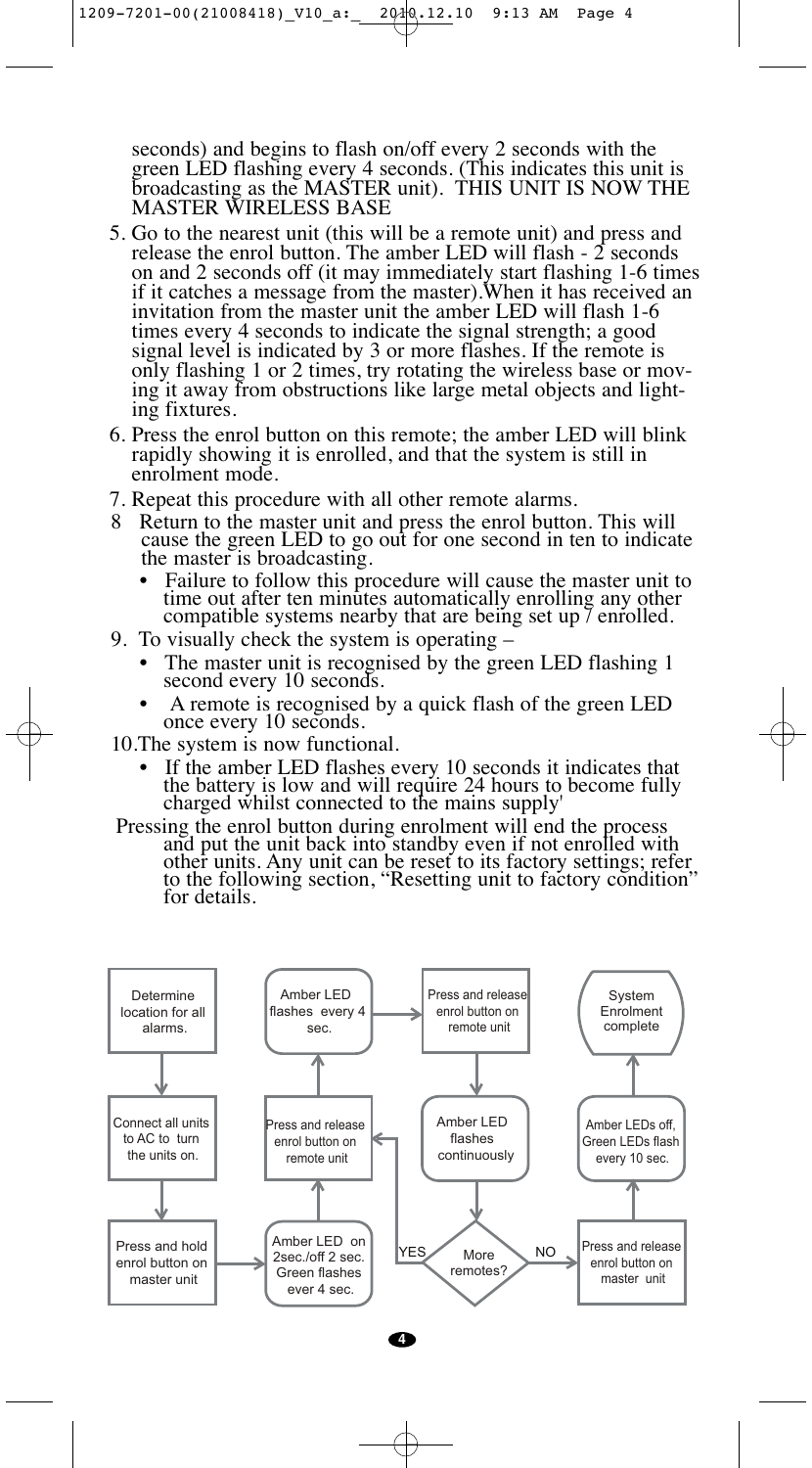# LED Settings Chart

|                                           | 9-7201-00(21008418) V10 a:<br><b>LED Settings Chart</b> | 2040.12.10                      | $9:13$ AM<br>Page                                                |
|-------------------------------------------|---------------------------------------------------------|---------------------------------|------------------------------------------------------------------|
|                                           | Green                                                   | <b>Amber</b>                    | <b>Comment</b>                                                   |
| Factory<br>setting                        | On                                                      | On                              | Not enrolled in<br>system                                        |
| Enrol<br>mode                             | Blinking every 4<br>sec.                                | 2 seconds on every<br>4 seconds | Master unit enrolling<br>remotes.                                |
|                                           | On                                                      | 2 seconds on every<br>4 seconds | Remote waiting                                                   |
|                                           | Flashes                                                 | 1-6 flashes every 4<br>seconds  | Remote<br>communicating                                          |
|                                           | On                                                      | <b>Blinking</b>                 | Remote enrolled                                                  |
| <b>Normal</b><br>operation                | Off 1 second every<br>10 seconds                        | Off                             | Master unit                                                      |
|                                           | Off 0.5 second<br>every 10 seconds                      | Off                             | <b>Remote Unit</b>                                               |
| Error<br>$modes -$<br>Remote<br>unit      | Off 0.5 second<br>every 10 seconds                      | Flashes every 5<br>seconds      | Has poor or no<br>communication link<br>with master unit.        |
| Error<br>modes –<br><b>Master</b><br>Unit | Off 1 second every<br>10 seconds                        | Flashes every 5<br>seconds      | Poor or no<br>communication with<br>at least one remote<br>unit. |
|                                           |                                                         |                                 | Poor or no                                                       |

# Fault Finding Chart

| Indiction                                                                                             | <b>Status</b>                                                                                               | Action                                                                                                                                                                                                    |  |
|-------------------------------------------------------------------------------------------------------|-------------------------------------------------------------------------------------------------------------|-----------------------------------------------------------------------------------------------------------------------------------------------------------------------------------------------------------|--|
| No LED function when connected Unit is not powered and will not<br>to 230VAC Mains                    | function                                                                                                    | Check to insure battery is connect-<br>ed correctly an the connector is<br>seated completely. Check that<br>power is present at the connection.                                                           |  |
| Amber LED is not on/Green LED<br>blinks off quickly ever 10 seconds                                   | Unit is a remote station, has AC<br>mains power and operating cor-<br>rectly                                | No Action needed                                                                                                                                                                                          |  |
| Amber LED is not on/Green LED<br>turns off for 1 second ever 10<br>seconds                            | Unit is a master unit. has AC<br>mains power and operating cor-<br>rectly                                   | No Action needed                                                                                                                                                                                          |  |
| Amber and green LEDs are not<br>on or flashing*                                                       | Unit has no mains power                                                                                     | Check breaker and have an<br>electrician check the circuit for<br>proper AC mains power.                                                                                                                  |  |
| Amber LED flashes every 5 sec-<br>onds and the green LED flash<br>quickly once every 10 seconds       | Unit is a remote station and does<br>not have a reliable communica-<br>tion path with the master unit.      | Determine if there is an obstruc-<br>tion like a large metal object that<br>has been placed between the<br>remote and central units causing<br>interference. Relocate the<br>obstruction or the RF units. |  |
| Amber LED flashes every 5 sec-<br>onds and the green LED blinks for 1<br>second once every 10 seconds | Unit is the master unit and does not<br>have a reliable communication path<br>with one of the remote units. |                                                                                                                                                                                                           |  |
| Amber LED every 2 seconds and<br>the green LED blinks for 1 second<br>once every 10 seconds or less.  | Unit is the master unit and has<br>lost communication with all<br>remote units.                             |                                                                                                                                                                                                           |  |
| Amber LED flashes every 10 sec-<br>onds and the green LED blinks<br>once every 10 seconds.            | Unit is in Low battery                                                                                      | Insure green LED is on indicating<br>230VAC Mains power is present for<br>at least 24 hours. After 48 hours with<br>power, contact customer support                                                       |  |
| Amber LED is one for 1 sec. then<br>off for 1 sec., green LED flashes<br>ever 4 sec.                  | Unit is master unit and is in enrol<br>mode.                                                                | Complete the enrolment process<br>and press the enrol button on the<br>central units                                                                                                                      |  |
| Amber LED is flashing on and off<br>rapidly                                                           | Unit is a remote unit, is enrolled<br>but system is in enrol mode.                                          |                                                                                                                                                                                                           |  |

\*Green LED is lit to show AC mains connected and flashes as detailed to indicate condition. When AC mains is not connected, green LED will flash rapidly to indicate it is transmitting in alarm/test state but will not flash otherwise.



 $\oplus$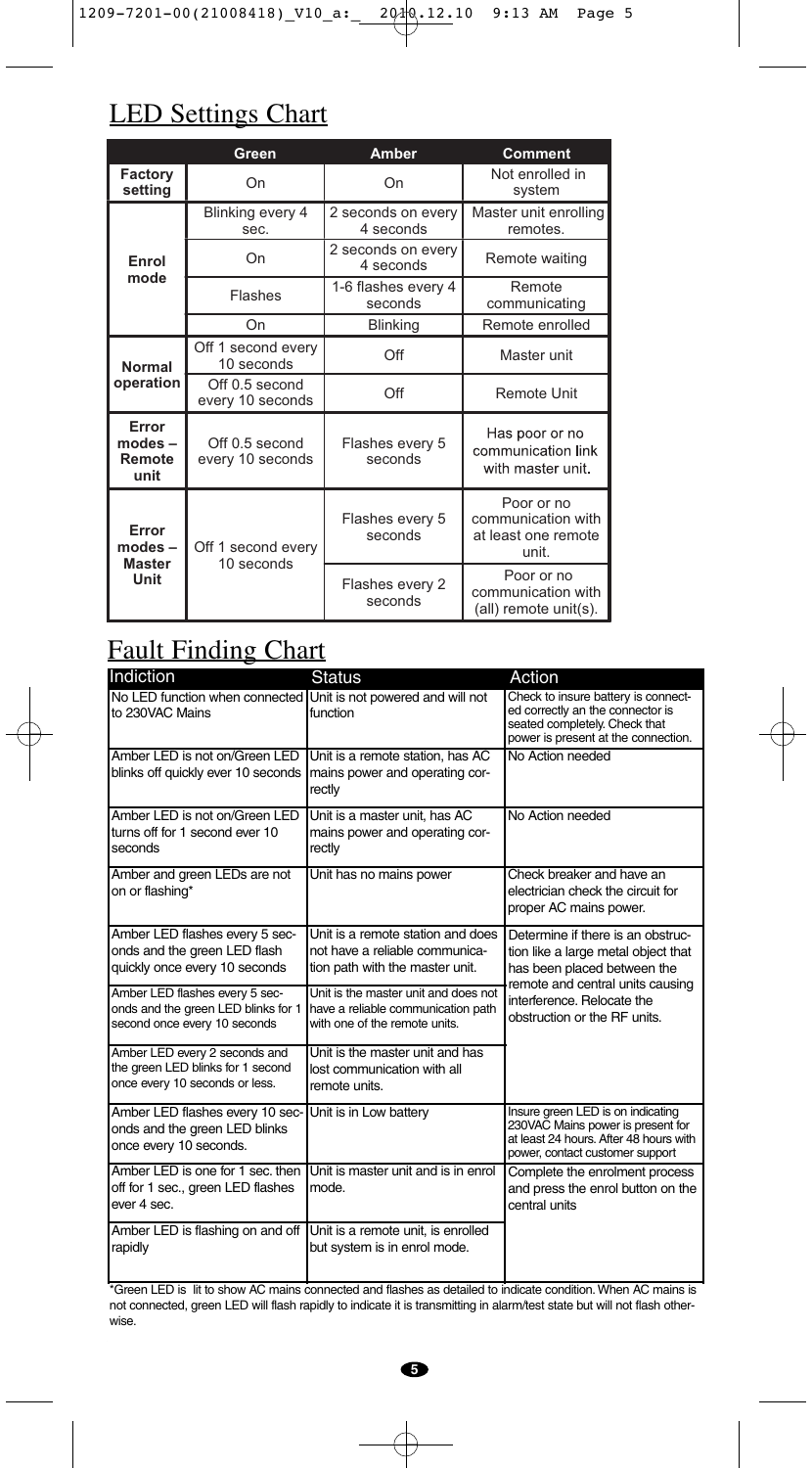1209-7201-00(21008418)\_V10\_a:\_ 2010.12.10 9:13 AM Page 6

## Adding an additional wireless unit

This process is to enrol additional wireless bases to an existing system.

- 1. Install and power up the new unit. The Amber and the Green LED of the new wireless base will both be on.
- 2. Go to the master alarm. (See section 1 above to recognise a master and remote RF wireless base).
- 3. Press the enrol button for 1-2 seconds on the master RF wireless base. The amber LED will flash on for 2 seconds and off for 2 seconds. It is ready to enrol a new remote wireless base.
- 4. Press the enrol button for 1-2 seconds on the new remote alarm RF base. The amber LED on the wireless base will flash on for 2 seconds and off for 2 seconds. When the master unit invites it to join the amber LED on the remote wireless base will flash 1-6 times every 4 seconds.
- 5. Press the enrol button on the new remote to complete the process. The amber LED will blink rapidly indicating the remote has completed the enrolment process.
- 6. Return to the master unit and press the enrol button a second time to set the system.

#### Removing a wireless unit.

#### **NOTE: Alarms can be replaced without replacing the wireless base.**

- 1. If a wireless base needs to be removed from the system, remove power from the unit to be removed and wait for 5 minutes for the master unit to recognize the error. Go to the master unit (see section 1 as to how to distinguish between the master and remote RF units) and verify that the amber LED is flashing (or on continuously if there is only two units in the system). Press the enrol button on the master RF wireless base. The amber LED will begin to flash on for two seconds and off for two seconds.
- 2. Press the enrol button on the master unit a second time to finalise the new system.

#### Resetting unit to factory condition.

- The wireless base may be reset to the factory settings at any time by pressing both buttons for ten(10) seconds. (this may be helpful if there is confusion during enrollment or if the base is being relocated).
- 1. Press and hold the function button before pressing the enrol button.
- 2. While holding the function button press the enrol button and hold both until the amber LED flashes rapidly 10 times and then remains lit.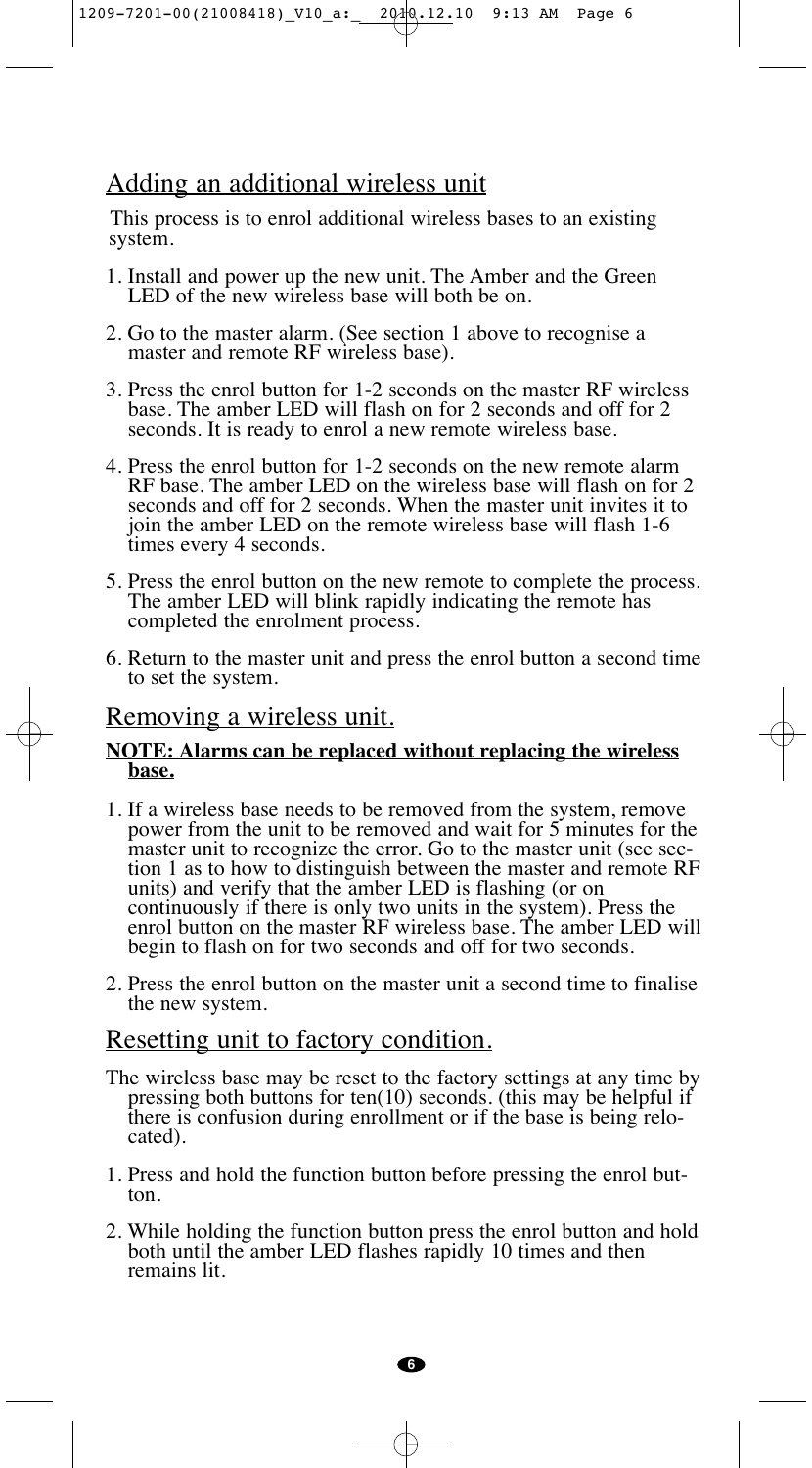## Monitoring the Wireless link.

- The system is designed to automatically and continuously monitor the wireless link between the alarm. when powered by AC mains (230Volts)
- The master alarm broadcasts every 10 seconds; the green LED will flash to indicate this.
- The master unit will monitor the response from each remote.
- If a remote has not communicated with the master unit within 2 minutes the master unit will send 4 rapid broadcasts to try to reestablish a link.
- If the communication with the remote is still absent the master amber LED will blink.
- If the remote has missed the master for 2 minutes the remote amber LED will flash every 5 seconds (see LED table).
- Once communication between the master and remote units is re-established, both units will automatically return to normal operation and the amber LED will stop flashing. This may take a couple a minutes once the link is re-established to clear the error.
- On battery backup the units are not supervised and only listen for messages. Re-establish AC power as soon as possible.

## Connecting the Remote Test and Hush Accessory

The remote test and hush accessory (model KN-RTH-RF) is a useful portable device allowing you to test and hush the alarms within the wireless system without the requirement to physically reach the alarms' test button. It can be affixed to a wall or used placed in a suitable location I.E. on a table.

#### **Please see owners manual supplied with the accessary for additional details.**



Each wireless base may have only one remote test and hush accessary enrolled at a time. We recommend you enrol it with the alarm in your main living area.

- 1 Press the enrol button on the base and ensure it has enter enrol mode indicated by the amber LED flashing.
- 2. Press any button on the accessory.
- 3. Verify the amber LED on the alarm has changed from 2 seconds on 2 seconds off to rapid blinking.
- 4. Press the enrol button a second time on the wireless base to complete the process.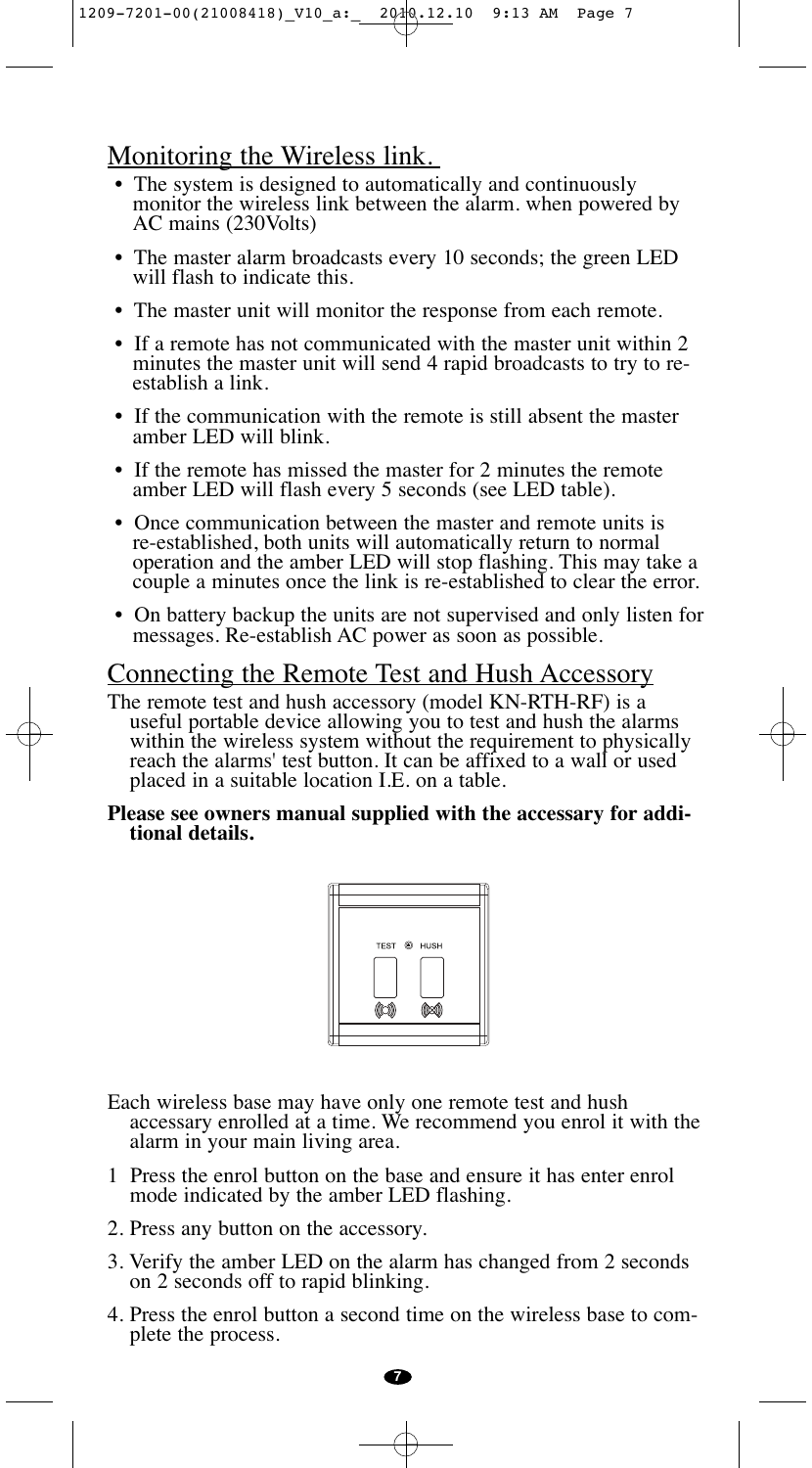## Technical Specification

| Mains power:             | 230VAC / 50Hz.                                           |
|--------------------------|----------------------------------------------------------|
| Backup Power:            | Lithium secondary battery with up to 3<br>month capacity |
| Temperature (operating): | $0 - 40^{\circ}C$                                        |
| Humidity:                | $0-95\%$ (non-condensing)                                |
| Radio Frequency:         | 868MHz                                                   |
| Wireless range:          | Greater than 150m in free space.                         |
| Mechanical:              | 12.7cm dia $x$ 3.5cm                                     |
|                          | 150 g.                                                   |

Approvals (Independently tested to comply with):

EMC Directive 89/336/EEC R&TTE Directive 99/5/EC ETSI EN 301 489-1 V1.8.1 (2008-04) ETSI EN 301 489-3 V1.4.1 (2002-08) ETSI EN 300 220-1 V2.3.1 (2009-04) ETSI EN 300 220-2 V2.3.1 (2006-04) EN 55022: 2006 EN 61000-3-2: 2006 EN 61000-3-3: 2005

# **Disposal**

ENVIRONMENTAL PROTECTION



Waste electrical products should not be disposed of with household waste. Please recycle where facilities exist. Check with Local Authority or Installer for recycling advice.